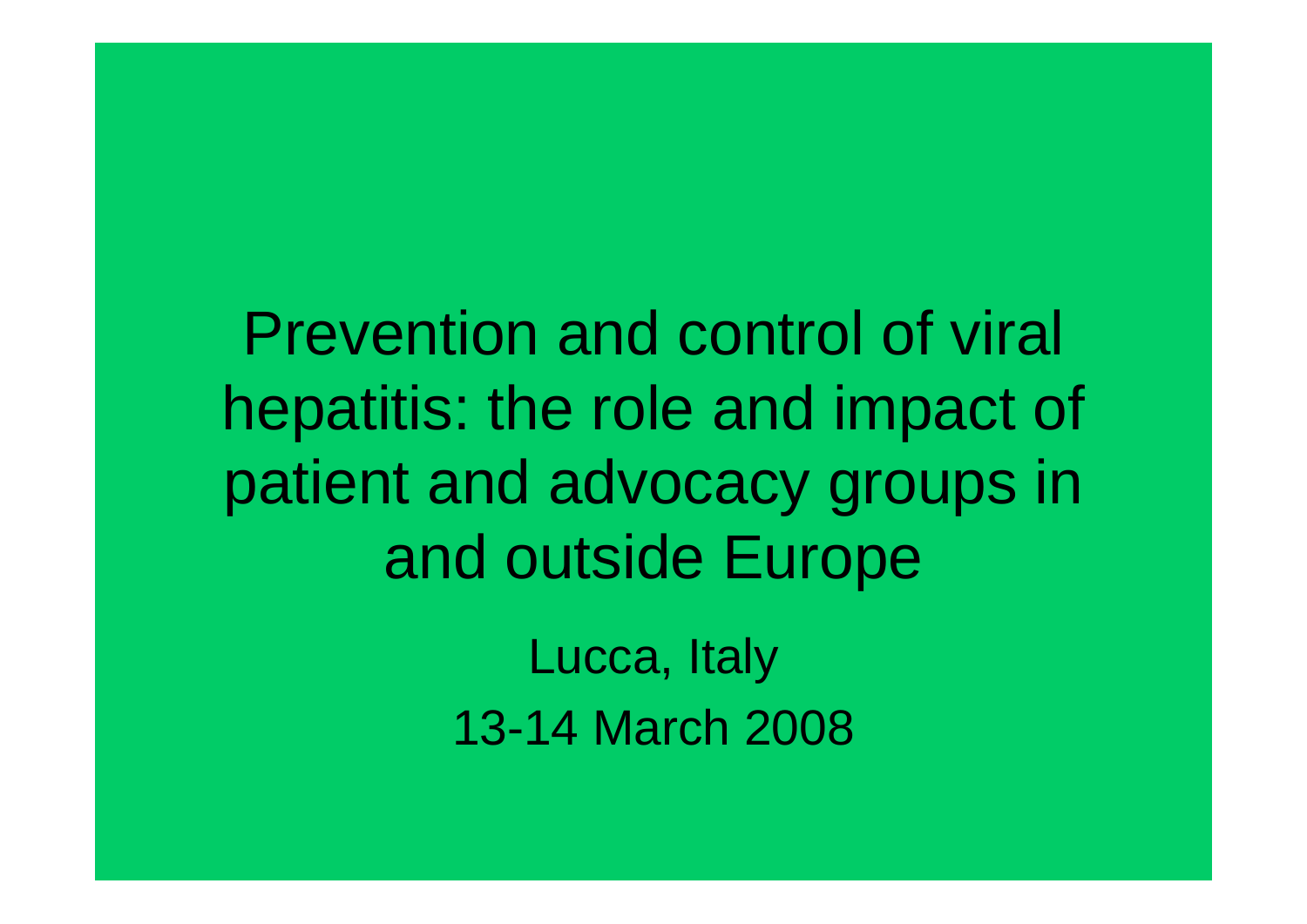# **Objectives**

- Review activities, role, rationale and impact of patient and advocacy groups in Europe and the USA on prevention and control of viral hepatitis
- Share experience of international and national groups
- Identify limitations on the role and impact of such groups and define their strengths
- Examine role and impact of partners
- Identify lessons learnt and opportunities available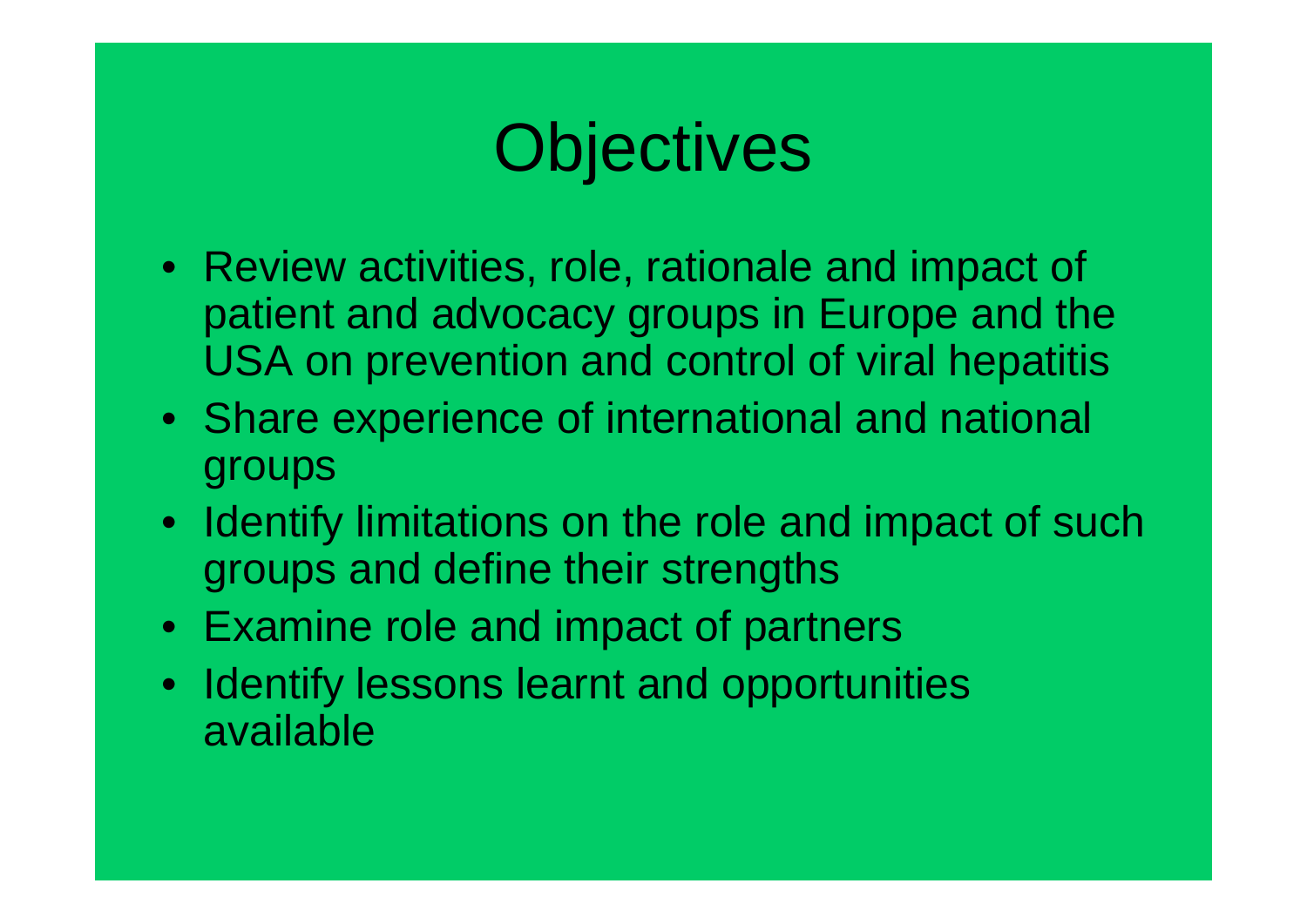#### Background

- Hepatitis B poor cousin to hepatitis C and HIV/AIDS in Europe; poor (acute) or non-existent (chronic) data; hepatitis B only recently included in agenda of patient organizations (immigration, low socioeconomic status, inadequate provision of health care)
- Different diseases, different approaches to hepatitis B and hepatitis C; existence of hepatitis B vaccine (plus anti-vaccine lobby activities) complicates political case; no vaccine against hepatitis C
- Legislative moves and a "viral hepatitis" approach: EU, USA
- WHO Regional Strategic Plan 2008-2013
- Hot political themes: public-private partnerships and role of pharmaceutical industry; health of migrants; regional and global initiatives: immunization weeks, hepatitis days
- Many younger hepatitis B patients represent the failure of prevention
- Numerous patient organizations working in a competitive environment
- Broadening funding base non-traditional donors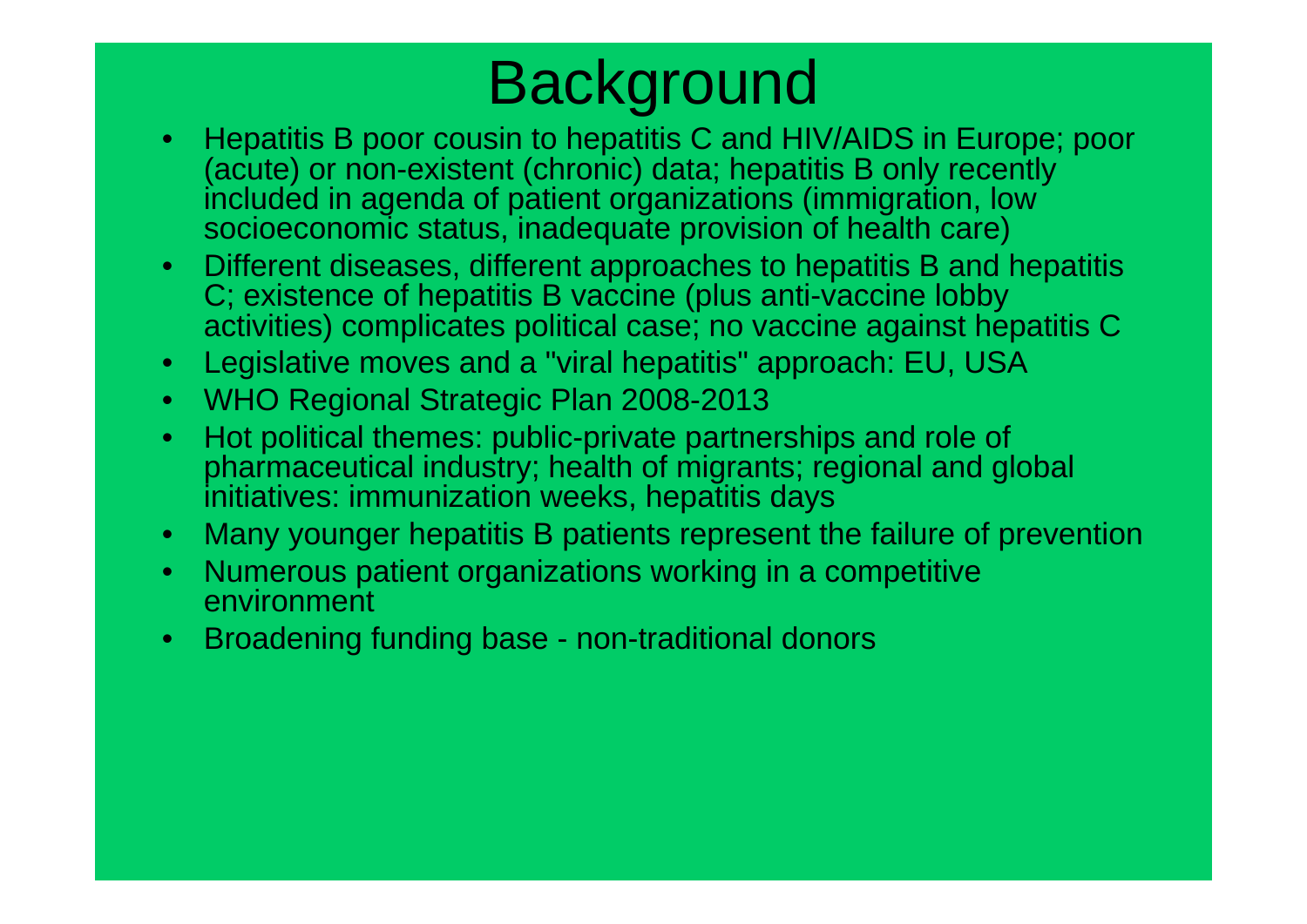#### European policy recommendations

- Recommendations for better management of hepatitis B
- Partnership and consultative process
- Holistic strategy
- Social integration
- Clear and consistent message
- Reliable data through surveillance
- Screening, migrants, and human rights
- Cohesive vaccination policy
- European leadership, nations follow (and role of pharmaceutical industry)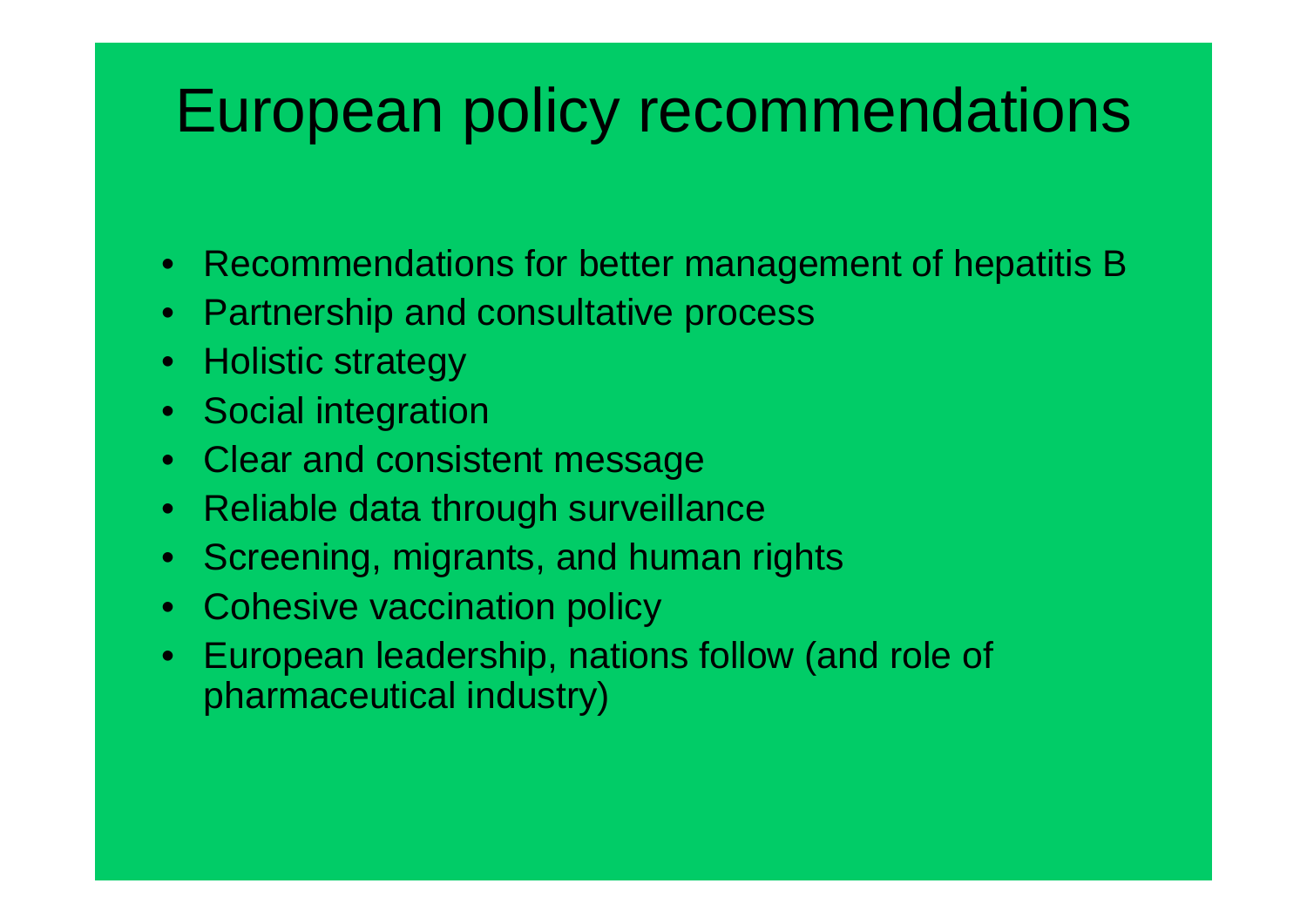# European Immunization Week

- Remaining risk and need to counter influence of antivaccine groups
- Advocacy and communication (including now nongovernmental organizations)
- Sharing experiences
- Opportunity for synergies
- High-level involvement and engagement of main target groups
- Good media response
- Potential hook for hepatitis activities at national level (opportunity for amplification of message, e.g. Belgium)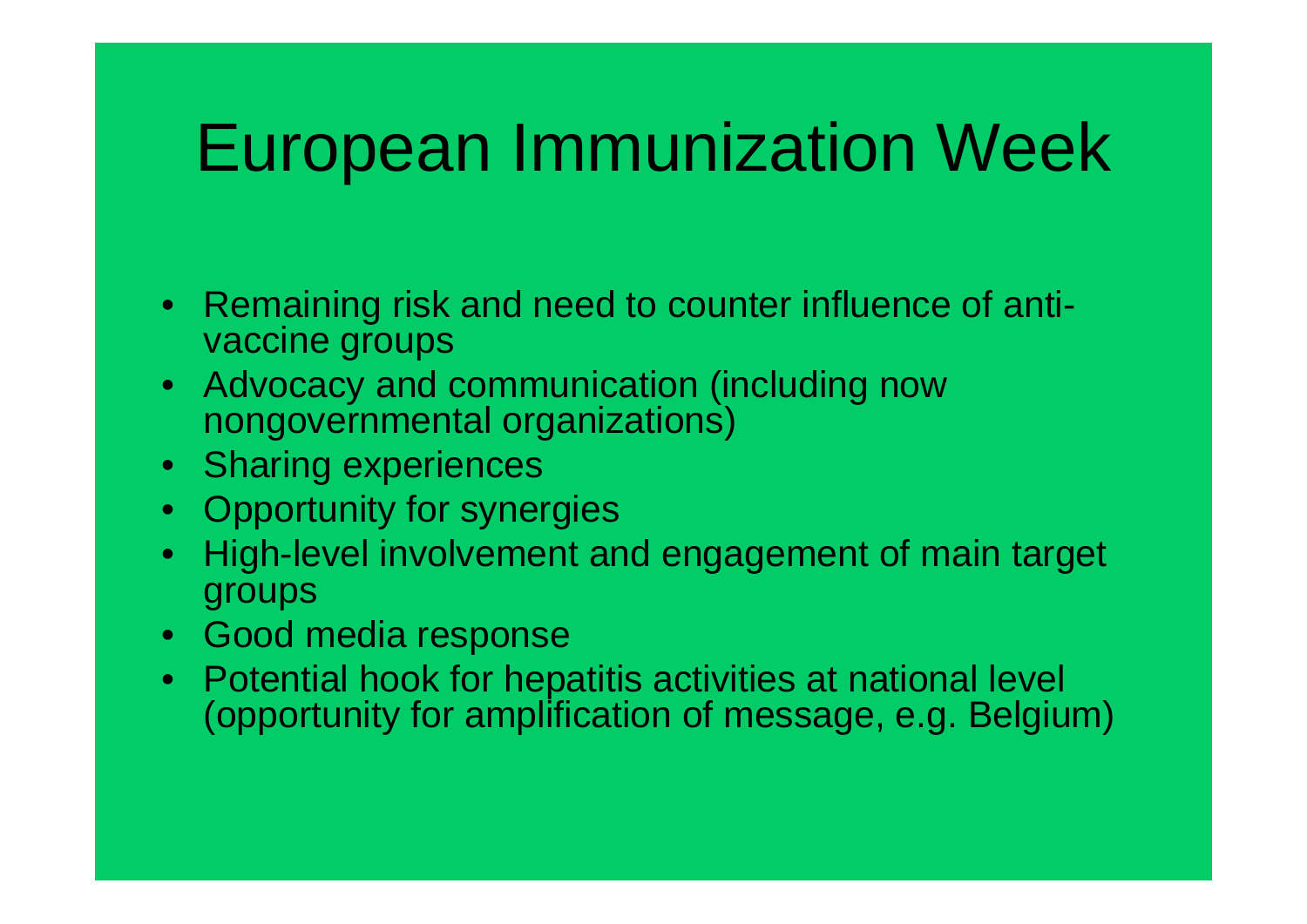## Umbrella patient organizations in Europe

- **European Liver Patients Association**
- 20 member patient groups in 17 countries
- Achievements include: inclusion of hepatitis in the work programme of the European Centre for Disease Prevention and Control; written Declaration from European parliament
- Focus on promotion of screening (EU council recommendation for screening)
- Coordination of campaigns and message
- Generate reliable and comparable surveillance data at EU level using ECDC criteria
- **European Patient Group for Rare Diseases**
- Patient-driven, nongovernmental, non-profit organization including >310 member organizations in 34 countries
- Pan-European voice, able to speak for millions of patients; multilingual
- Activities include networking, advocacy, policy development, access to care, treatment R&D
- **European Federation of Pharmaceutical Industries and Associations**
- Collaborates (e.g. through European Vaccine Manufacturers group) with patient groups to support public health programmes and access to care.
- Elaborated Code of Practice to collaborate with patient organizations, to ensure ethical conduct and transparency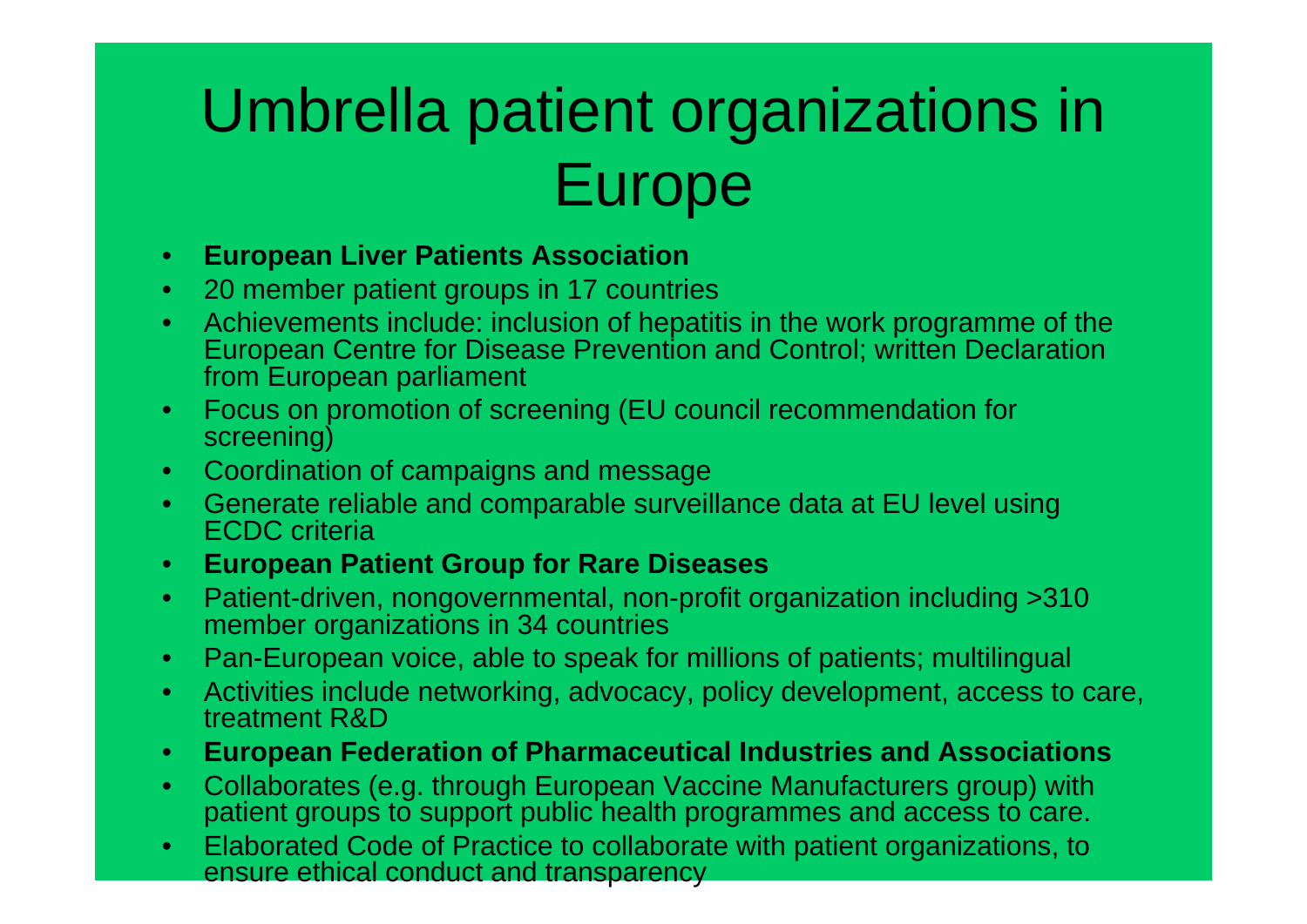## National Viral Hepatitis Roundtable (USA)

- Aim: to develop, implement and maintain a national strategy to eliminate viral hepatitis in the USA
- Broad membership (>100 member organizations at national level)
- Formulated plan: "Eliminating Hepatitis: A Call To Action" (at high cost); delivered to Congress
- Acts as national coalition of organizations
- Disseminates information on policy issues
- Collaborates among others with Centers for Disease Control and Prevention in work on priority setting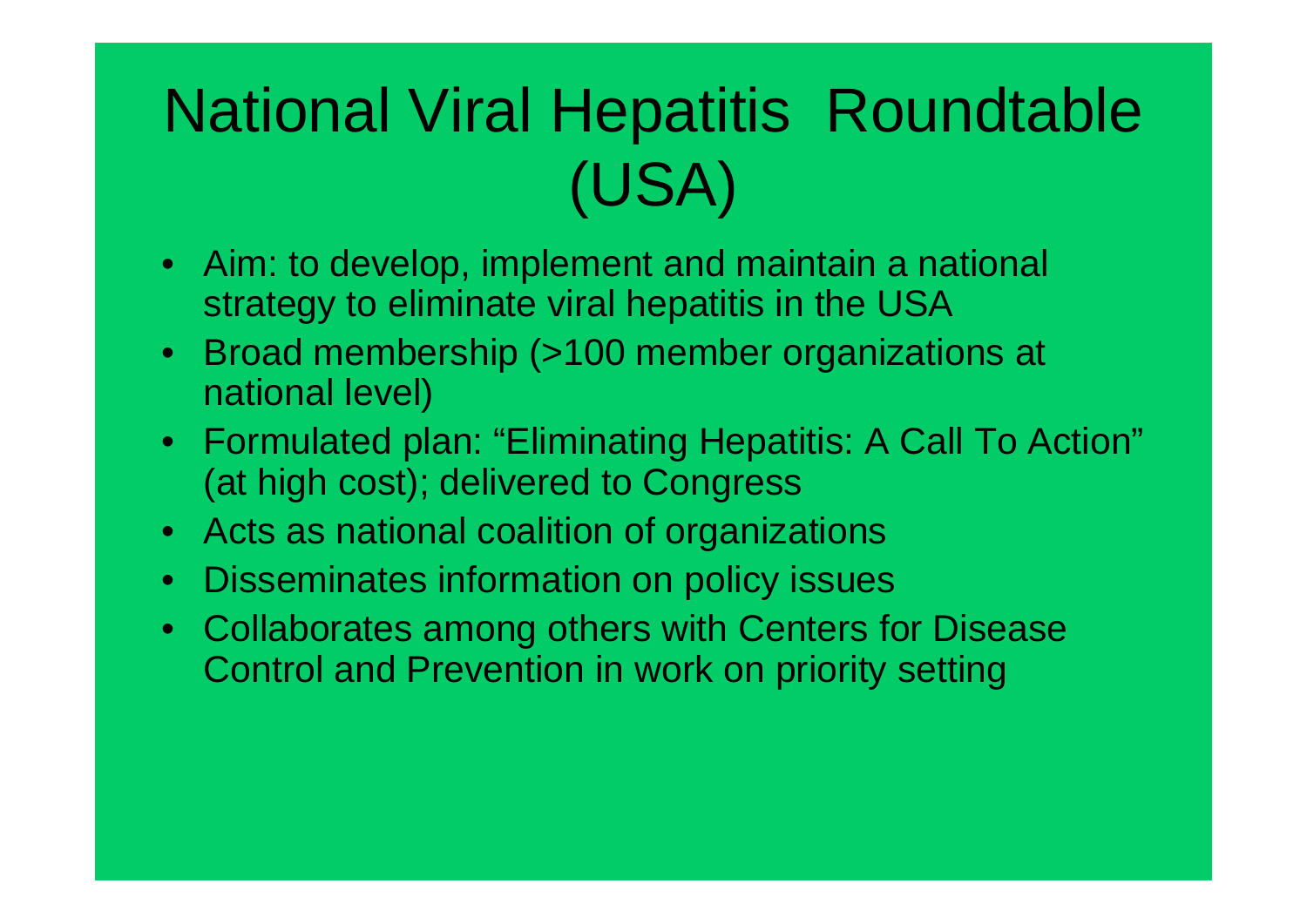# Questions of terminology

- Europe (EU, EC, WHO European Region; ECDC, "Europe must lead …"
- Patient-centred
- Patient-driven
- Patient organization
- Patient (including relatives)
- Prevention (primary, secondary)
- Challenge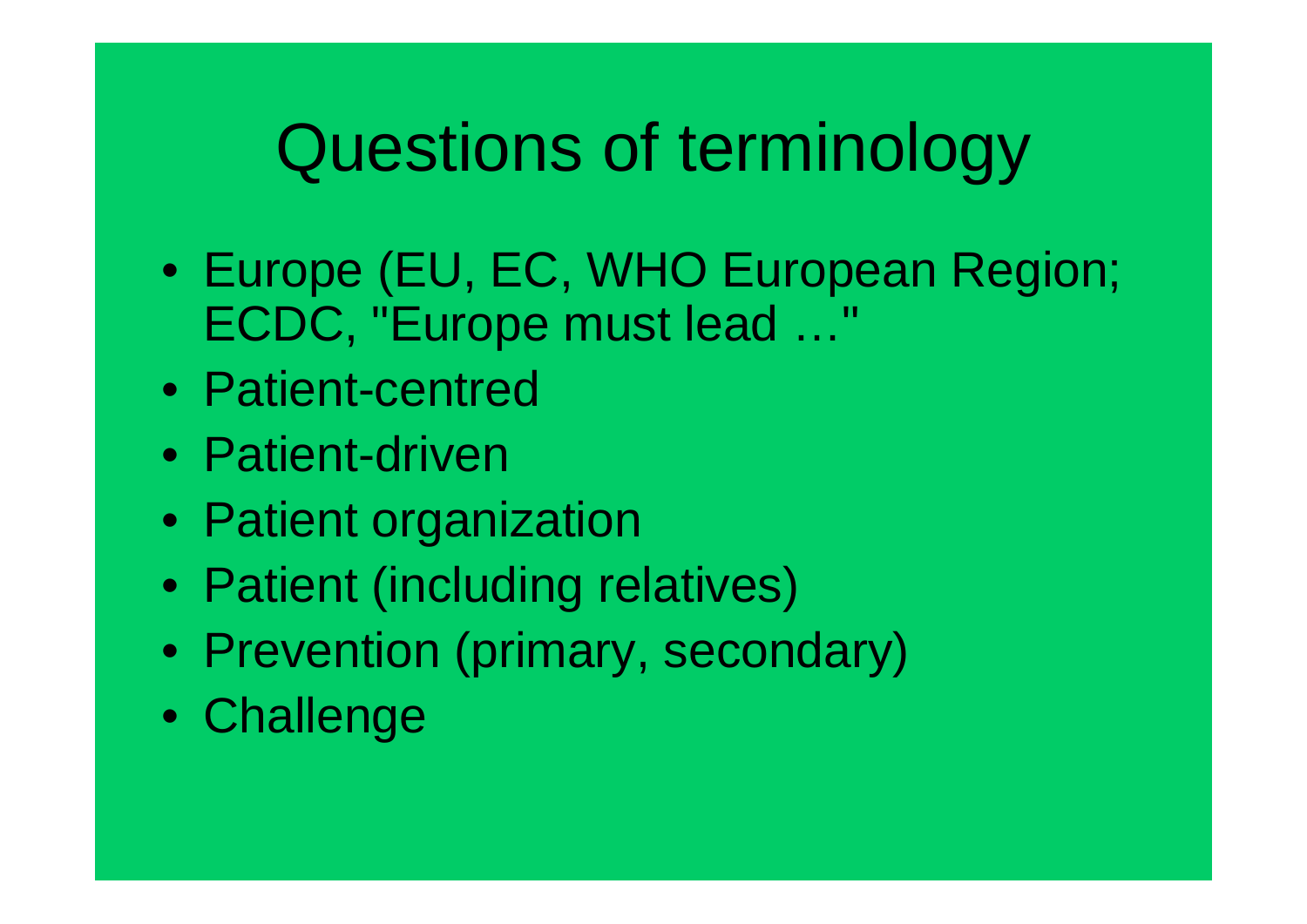#### Patient organizations - objectives

- Range from narrow focus on patients' welfare and support, and on one condition, to broad activities covering all liver diseases (including non-viral conditions) and immunization generally
- Prevention
- Counselling
- Information dissemination (including educating general practitioners)
- Increasing public awareness
- Lobbying
- Coordination of other groups
- Research (identification of needs, support and funding)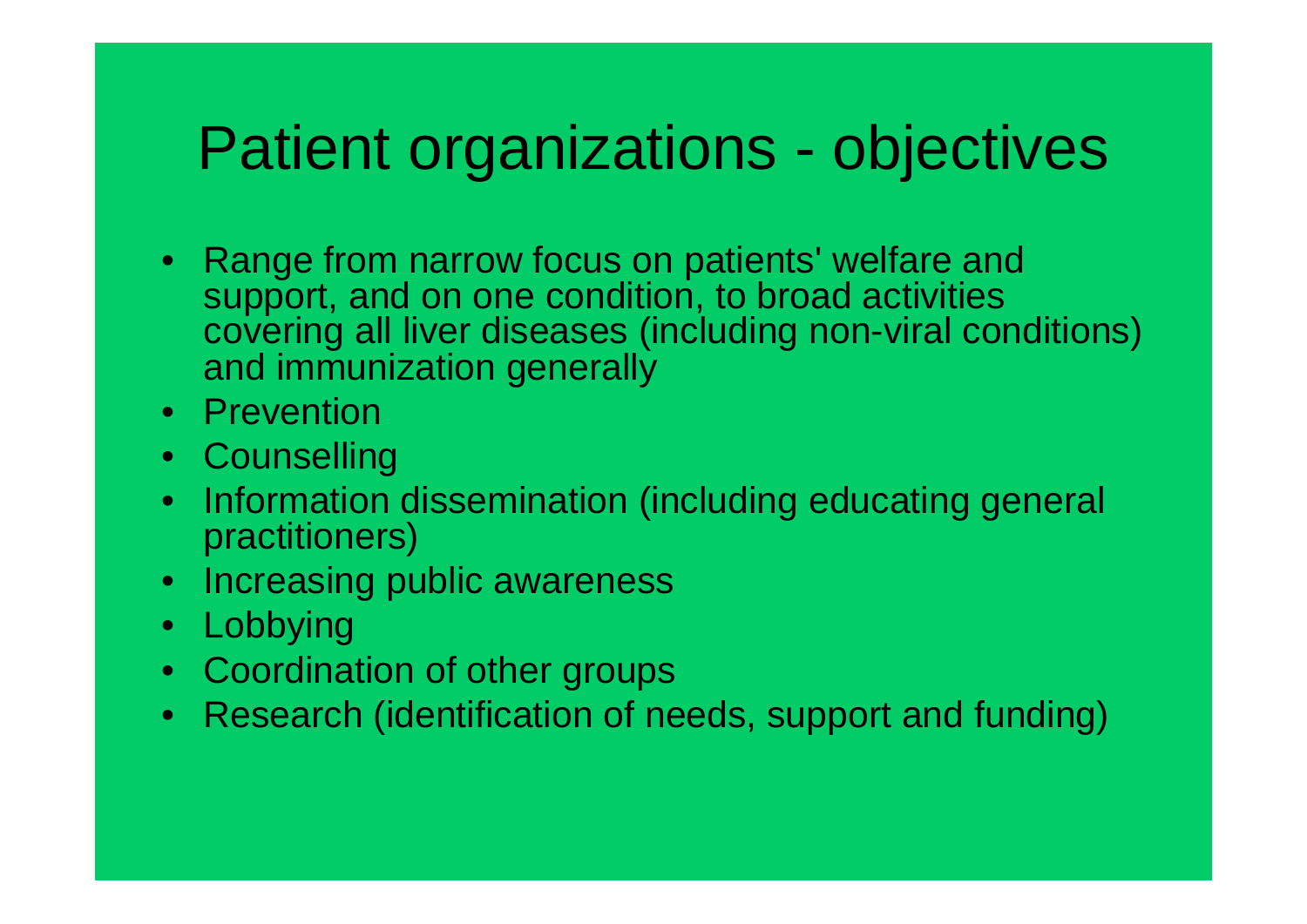### Patient organizations - structure

- Range from small groups of volunteers and a few paid professionals to full membership organizations with assemblies, boards, directors, advisors, trustees
- Membership with fees to traditional association
- Formal traditional decision-making processes to innovative e-governance to small independent bodies
- Funding: fees, fund-raising activities, donors, pharmaceutical industry, government support; grants: EURORDIS limits funding from pharmaceutical industry to 20%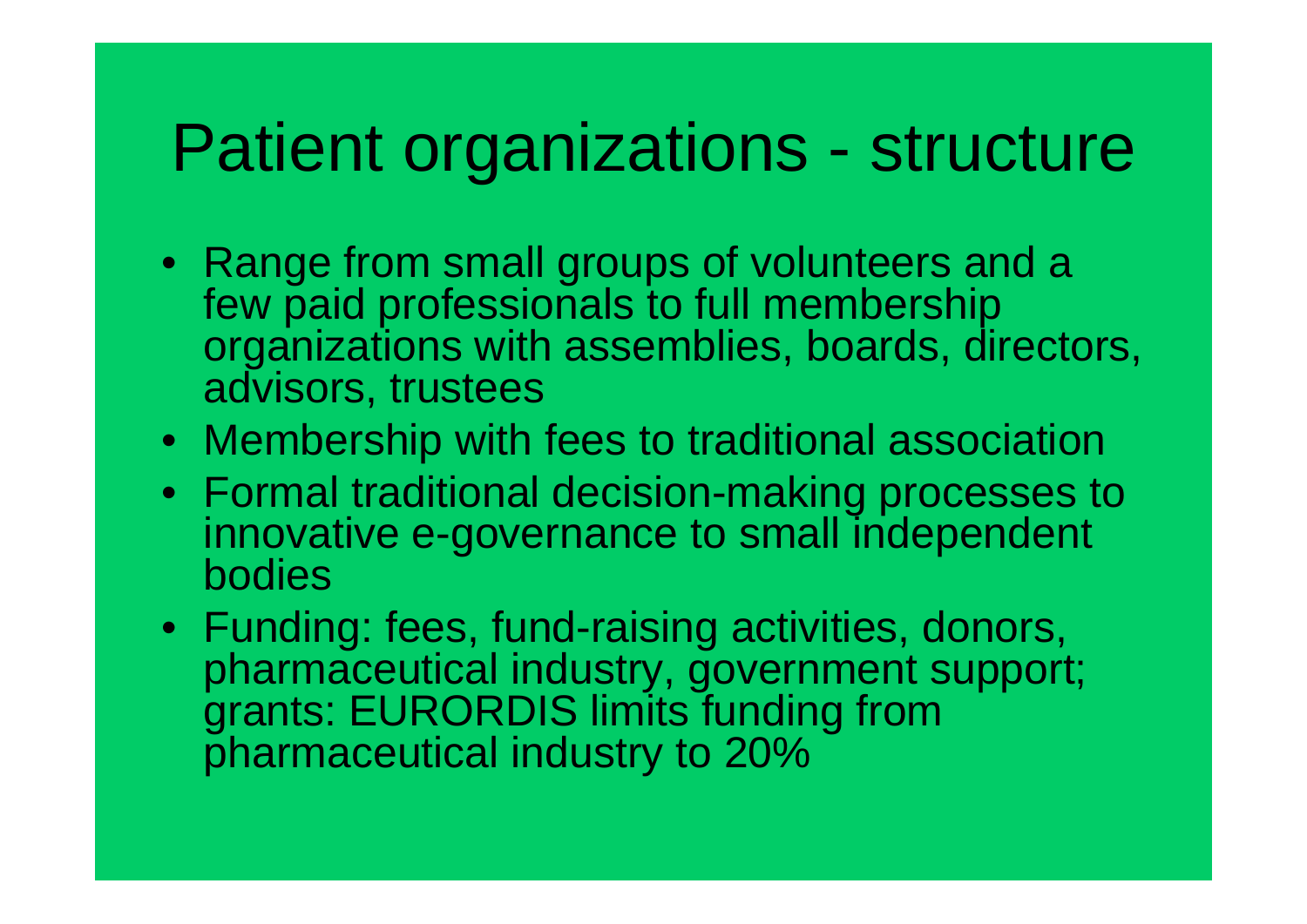### Patient organizations - services and activities

- Target audiences: similar range, from individuals (including people at risk, prisoners and war veterans) to national and professional bodies
- Networking, online forums, chat forums
- Informational ("inform, inform and inform") and educational (multimedia: print, electronic)
- Toll-free telephones
- Surveys of perception
- Campaigns, talks in schools
- Conferences
- Counselling centres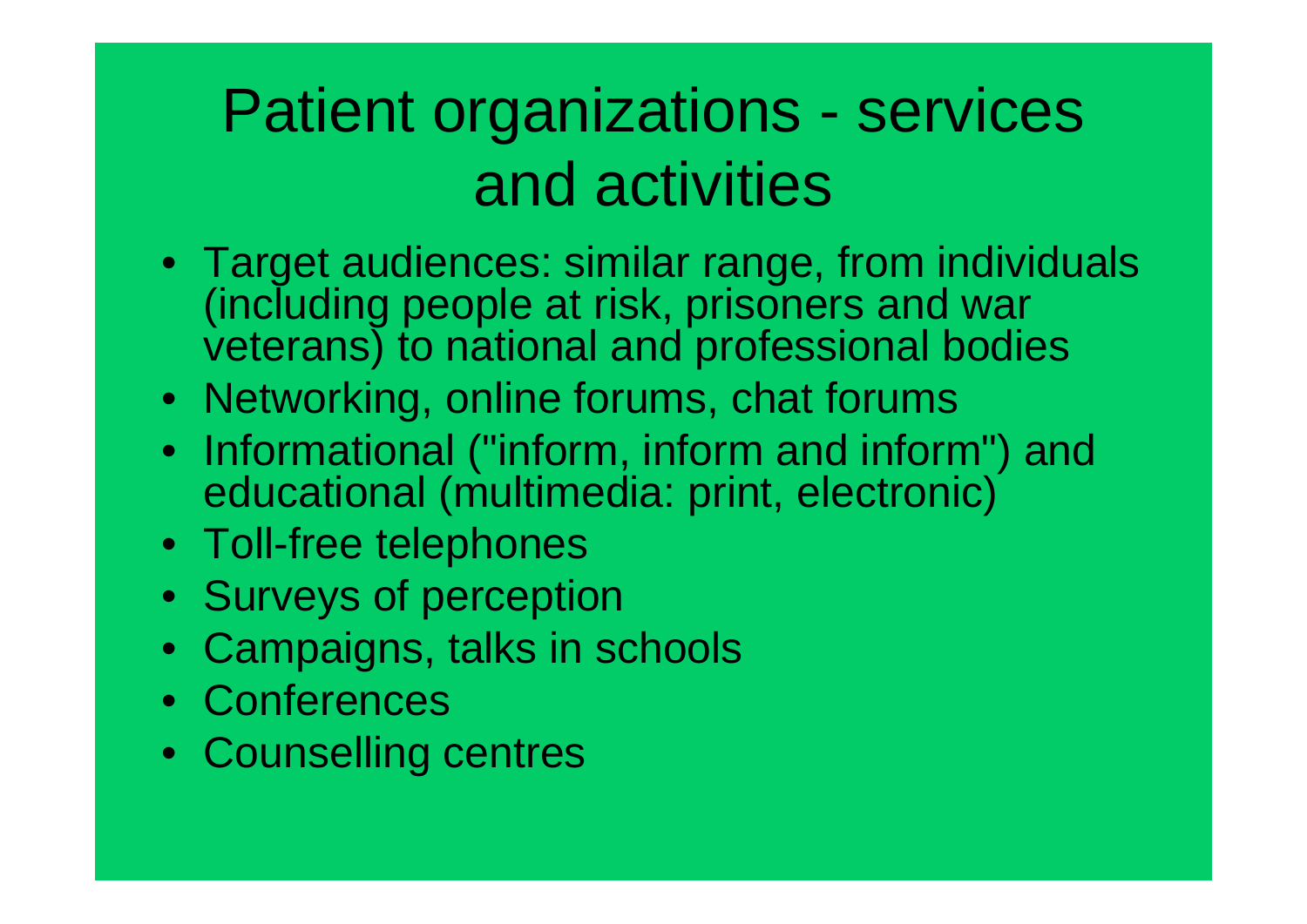### Patient organizations - services and activities (continued)

- Media work
	- Including PR campaigns (including restoration of funding for treatment)
	- World Hepatitis Day, national liver days
- Lobbying
	- Policy and parliamentarians
	- Legislative proposals
	- For vaccines, vaccination programmes, and their funding (free, reimbursement, …)
- Medical and professional information and awareness
	- General practitioners
	- Health-care workers (prevention of occupational exposure)
	- Conferences
- Guidelines (for medical profession and public, e.g. on tattoos)
- Screening campaigns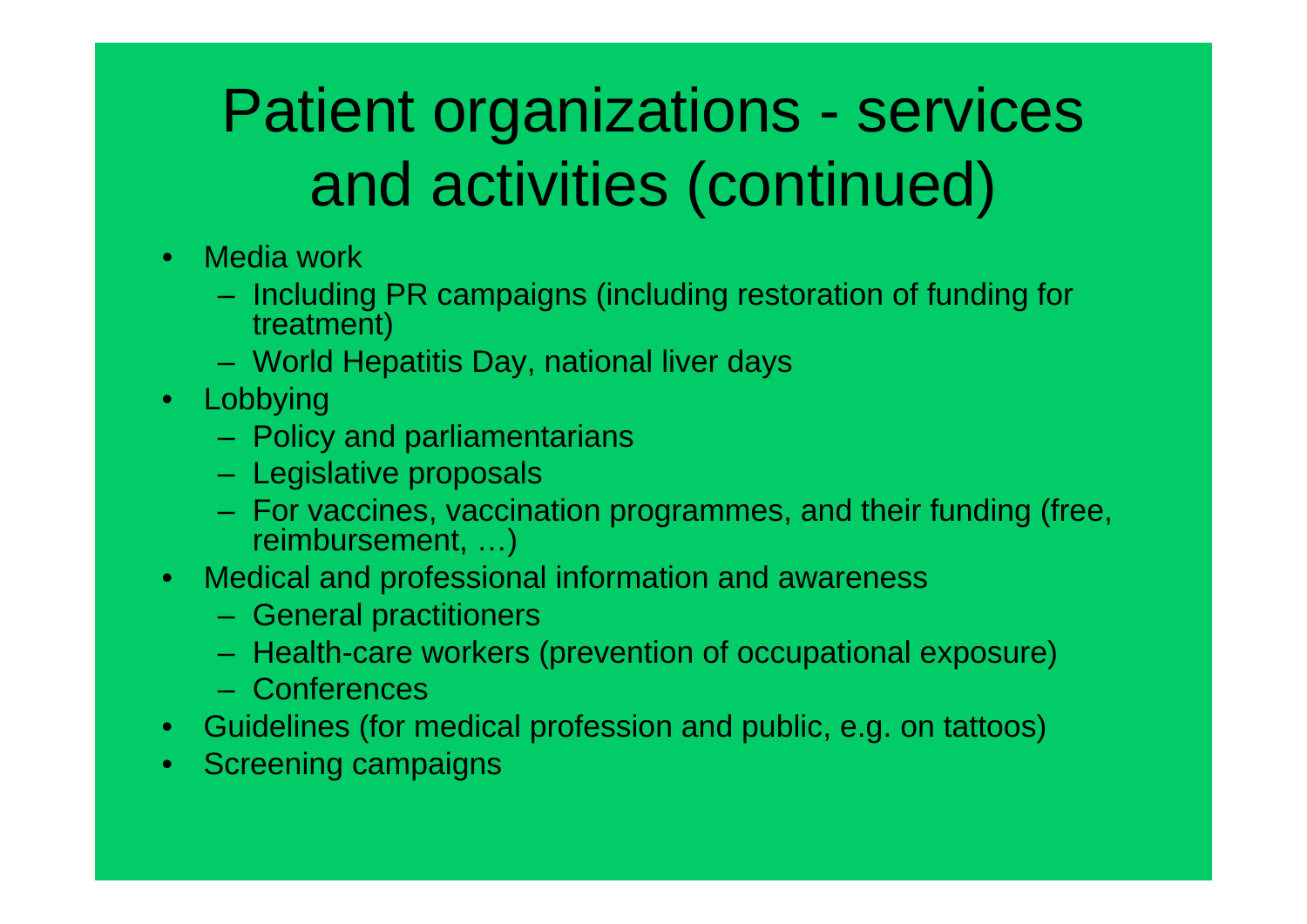### Patient organizations weaknesses/obstacles

- Lack of/limited funds or governmental support; competition for scarce resources
- Lack of staff; reliance on volunteers
- Performance: perception as "amateur"; need for training and evaluation
- Lack of clearinghouse function to raise awareness of existence of other groups, foster communication between them and stakeholders (e.g. health insurance bodies)
- Prejudice and stigmatization remain ("dirty diseases", "incurable"; "isolate people infected with hepatitis C")
- Lack of high profile lobby (as for HIV/AIDS, breast cancer), and need to counter stigmatization
- No presence or representation in technical agencies
- Information available in only one language; language and cultural barriers
- Segmented work portfolio of some organizations, but need to reach out to vulnerable populations
- Perceptions/misperceptions about the role of pharmaceutical industry
- Some media not supportive and reinforce negative messages
- Anti-vaccination lobby/mis- or dis-information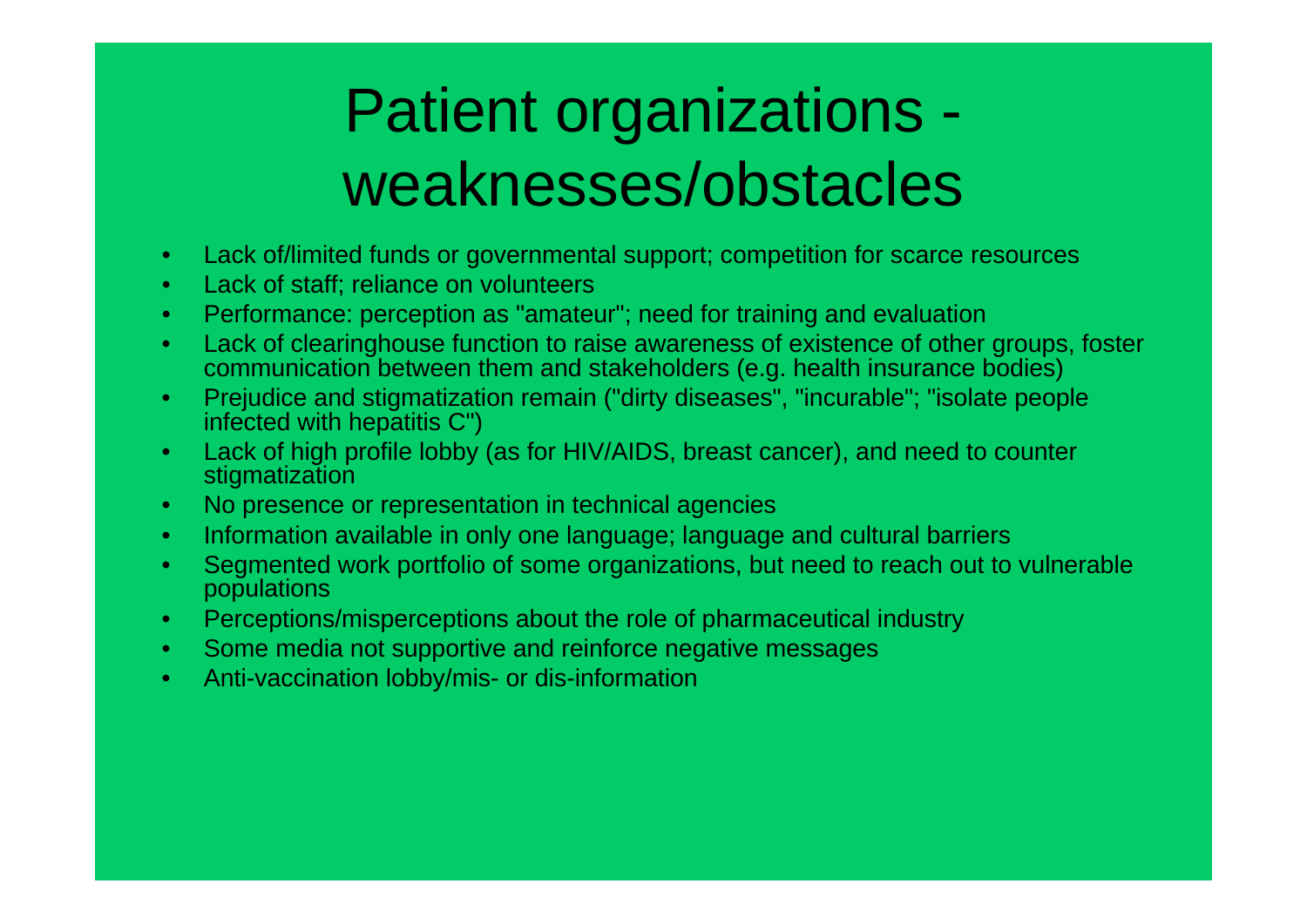## Patient organizations weaknesses/obstacles (continued)

- No comprehensive, national prevention programme, or lack of implementation of plans; no hepatitis B vaccination programme
- Lack of good epidemiological data on hepatitis B and hepatitis C virus infections/disease
- Misconceptions about routes of transmission
- Unawareness of most people infected with hepatitis C virus of fact that they are infected; limited funds for diagnosis and treatment
- Insufficient knowledge about hepatitis B and hepatitis C, including that of health-care workers (leading to breaches of infection control)
- Little evidence of cost-effectiveness of screening/treatments; need to produce screening and practice guidelines
- Low interest levels among decision-makers
- Collaboration with official health institutions difficult; resistance (jealousy of patient organizations) in governmental institutions
- Politics, changes in government, collaboration between patient organizations
- Role of civil society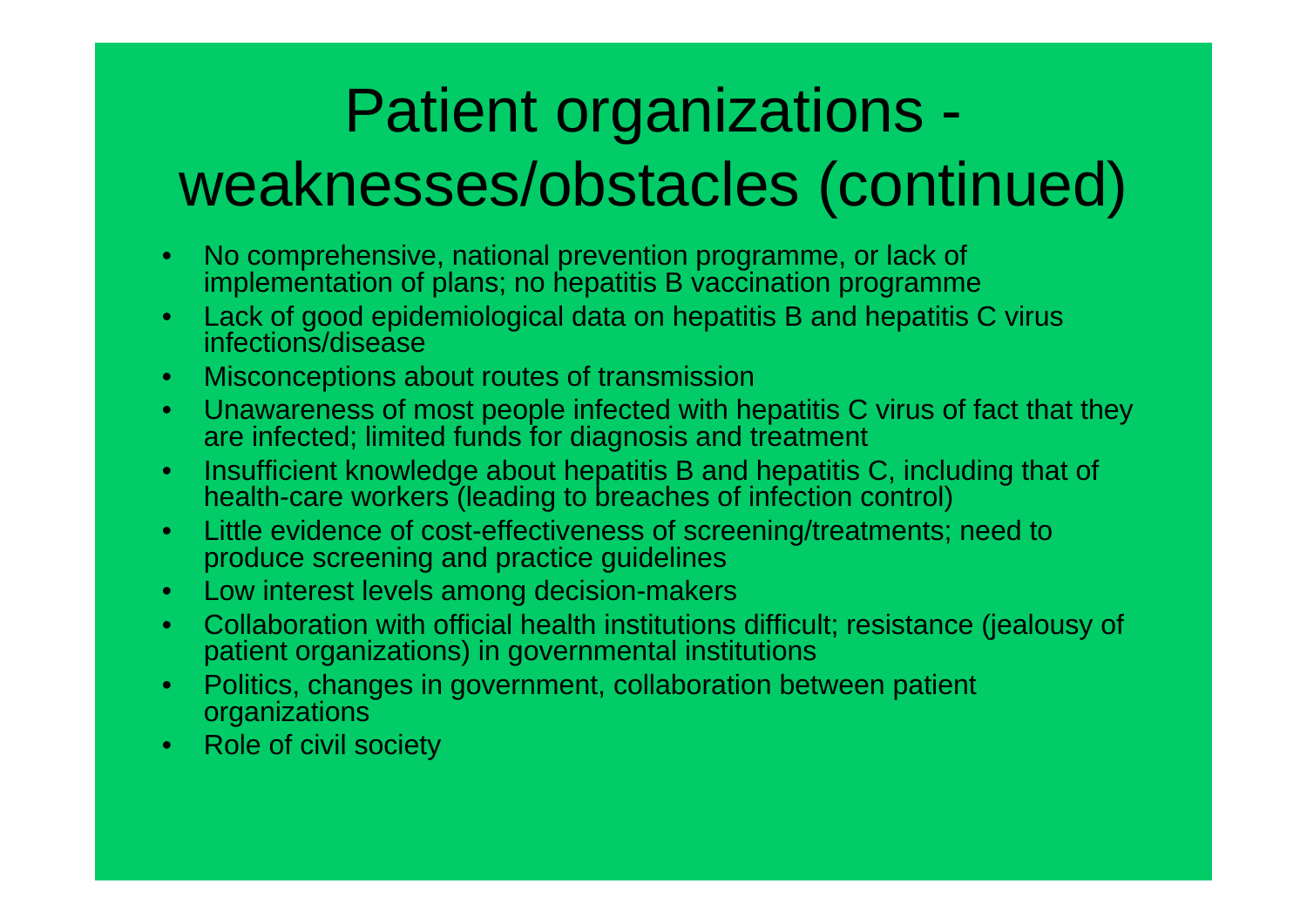#### Patient organizations – strengths

- Ability to get message across: information dissemination in various means (web sites, newsletters, …); information seen as easy to understand, accurate, unified; public resources of information; online forums for discussion, chat
- Ability to network more easily than bureaucracies and other groups
- Message and language can be adapted to target patient groups
- Multilingualism working in many languages, especially those of some hard-to-reach groups (immigrants)
- Cultural sensitivity
- Broad support from: professional bodies/associations; parliamentarians
- Media support, trust and respect part of a broader set of *qualities:*
	- uniqueness, legitimacy, trust, dedication and energy, positive image, common purpose, access to specialists
- Free or relatively inexpensive resource: doing governments' job cheaper, and filling gaps in governments' health programmes
- Ability to audit and monitor various activities (policy, guidelines, treatment protocols, etc)
- Social support in preventing serious disease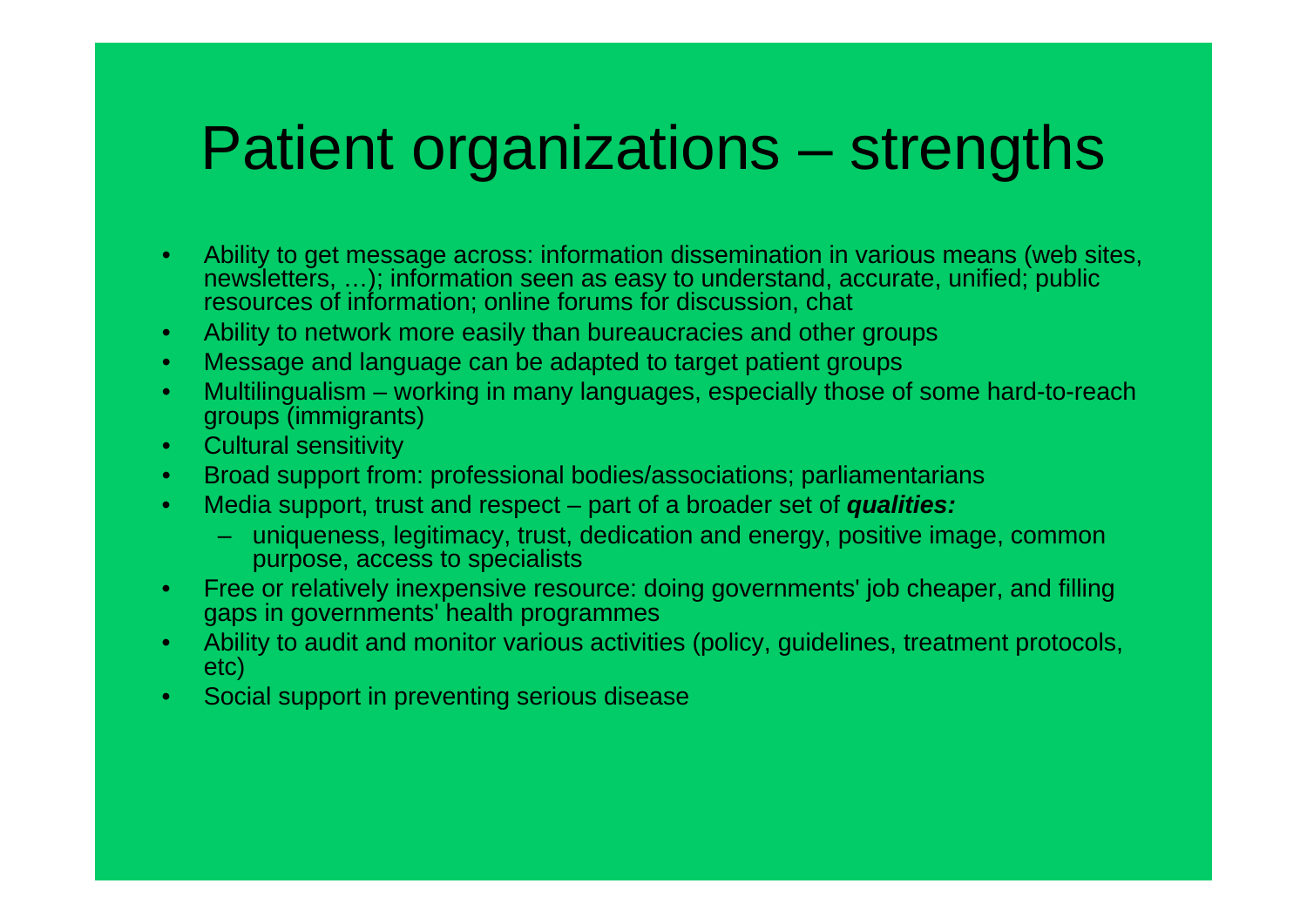### Patient organizations – strengths (continued)

- Ability to operate at national level
- Partnerships/umbrella organizations
- Professional teams/strong links with professionals
- Input into policy-making and decision-taking processes
- Neutral status (including between doctor and patient)
- Capitalizing on/contributing to civil society
- Ability to report breaches of good practice that encourage transmission of hepatitis C virus
- In countries where alcohol-related problems are a high priority, focus on alcohol might offer a springboard for advocacy of viral liver disease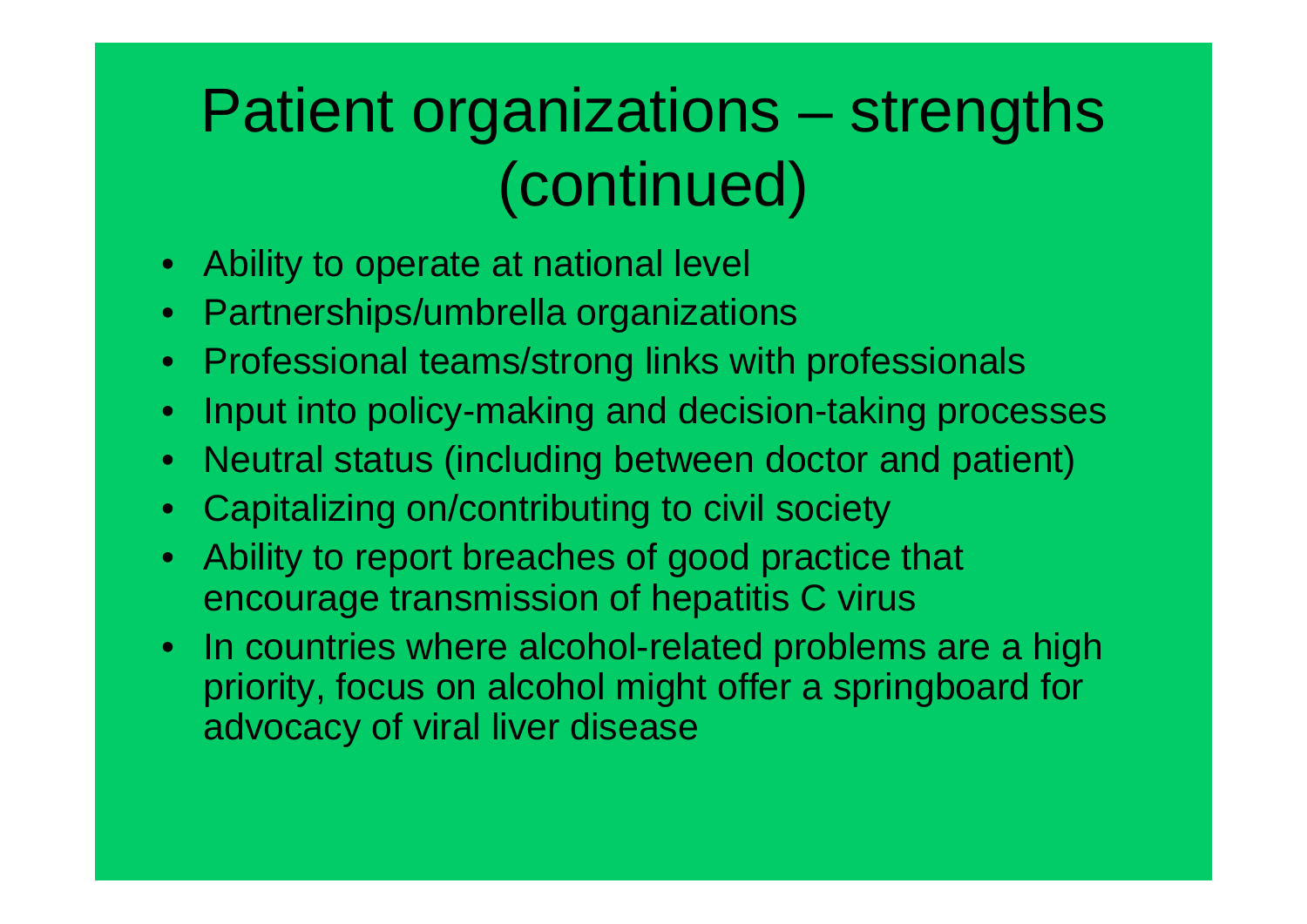### Patient organizations achievements

- Successfully gained reimbursement of costs
- Increased awareness (incl. through use of media, high-profile innovative campaigns (Asian Liver Center's Jade Ribbon Campaign) etc)
- Paved way to changes in laws/legislation
- Setting gold standard for treatment of hepatitis C virus infection
- Contribution to introduction of vaccination of newborns against hepatitis B
- Contribution to a decreased disease burden/prevalence of hepatitis B and hepatitis C
- Contribution to destigmatization/increase in human rights of patients
- Organization of free testing, screening
- Promoting vaccination against hepatitis B in people infected with hepatitis  $\check{C}$  virus
- Cultural and immigrant outreach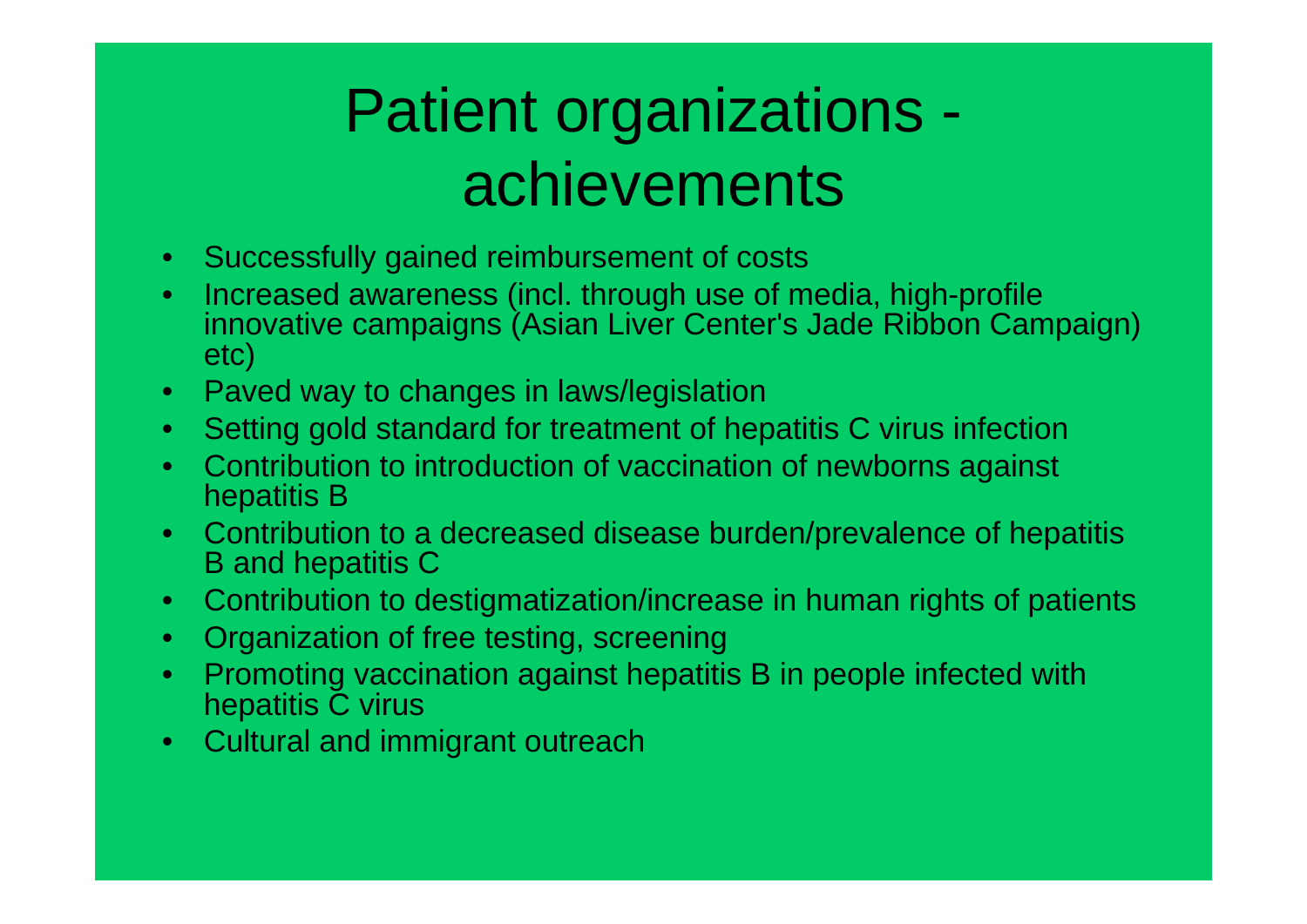# Challenges for the future

- Introduction of legislation, implementation of programmes (funding sources government, pharmaceutical industry); advocacy for implementation of national plans
- Information: clear and consistent message essential
- Outreach: hard to reach populations (injecting drug users, immigrants, especially in appropriate languages): hepatitis B patients harder to reach than hepatitis C patients
- Development assistance in health sector (west Balkans)
- Need to promote and awareness generally at all levels and World Hepatitis Day
- Cooperation and partnership during European Immunization Week
- How to increase awareness/knowledge of health-care workers
- How to improve quality of epidemiological data
- Continued expansion of activities across borders, between countries (e.g. Germany and Turkey)
- Evaluation of impact
- VHPB to consider endorsement of World Hepatitis Day
- VHPB seriously considering offering a seat on its Board to an ELPA member